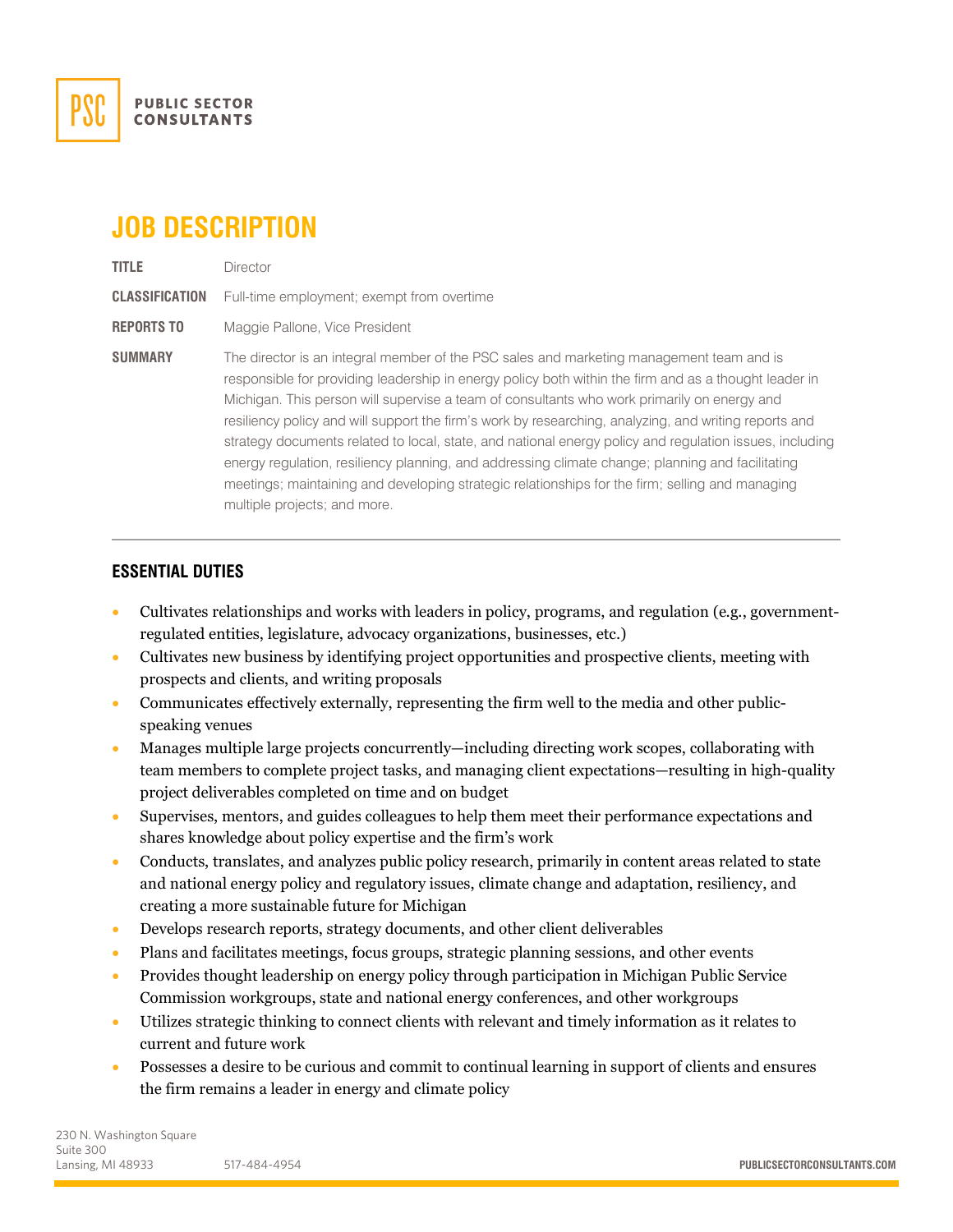# **CHARACTERISTICS OF HIGH PERFORMANCE**

- Collaborates with staff and clients in a fast-paced office with diverse people, perspectives, and projects
- Demonstrates initiative, critical thinking, and creativity to generate ideas for research questions, work approaches, presentation of information, and issue resolution
- Performs tasks and assignments in a timely and consistent manner with high accuracy and attention to detail
- Takes initiative and works independently
- Manages workload effectively while engaged in multiple projects concurrently
- Understands the complexities of energy and environmental policy and has a knowledge base from which to draw
- Maintains a fact-based, unbiased approach when researching and presenting on policy topics
- Motivates direct reports around firm, team, and project goals through setting and communicating clear expectations, developing and implementing team-building activities, and paying attention to team morale
- Demonstrates administrative skills and allocates and manages resources in the firm's best interest

# **QUALIFICATIONS**

- A bachelor's degree, preferably in a field related to energy policy and regulation, natural resources, environmental studies, public policy/administration, or related fields
- A minimum of ten years of relevant work experience is required
- Experience working with diverse stakeholders and building consensus
- Experience working on energy or climate policy at the local or state level is desired
- Strong research and writing skills, with the ability to accurately interpret data and write concisely
- Demonstrated experience performing comparable duties
- Strong knowledge of and interest in energy and environmental policy
- Strong competency using Microsoft Office suite, including Word, PowerPoint, and Excel

# **WORK ENVIRONMENT**

Public Sector Consultants has a flexible work location policy that allows employees the ability to work from a location that best meets their personal needs while also balancing the needs of the firm. Work is primarily performed indoors, with extended periods (approximately eight hours or more a day) at a computer or on the telephone. The nature of the work has frequent interruptions and requires contact with the public and clients, performance of repetitive tasks, and strong communication skills. While the employee may be required to work beyond traditional business hours, PSC strives for staff to maintain a healthy work-life balance.

# **COMPENSATION**

- Salary commensurate with education and experience
- Eligibility for company profit share
- Competitive medical, dental, life, disability, voluntary vision, and voluntary legal insurance plans
- Company 401(k) contribution
- Paid time off granted upon start date